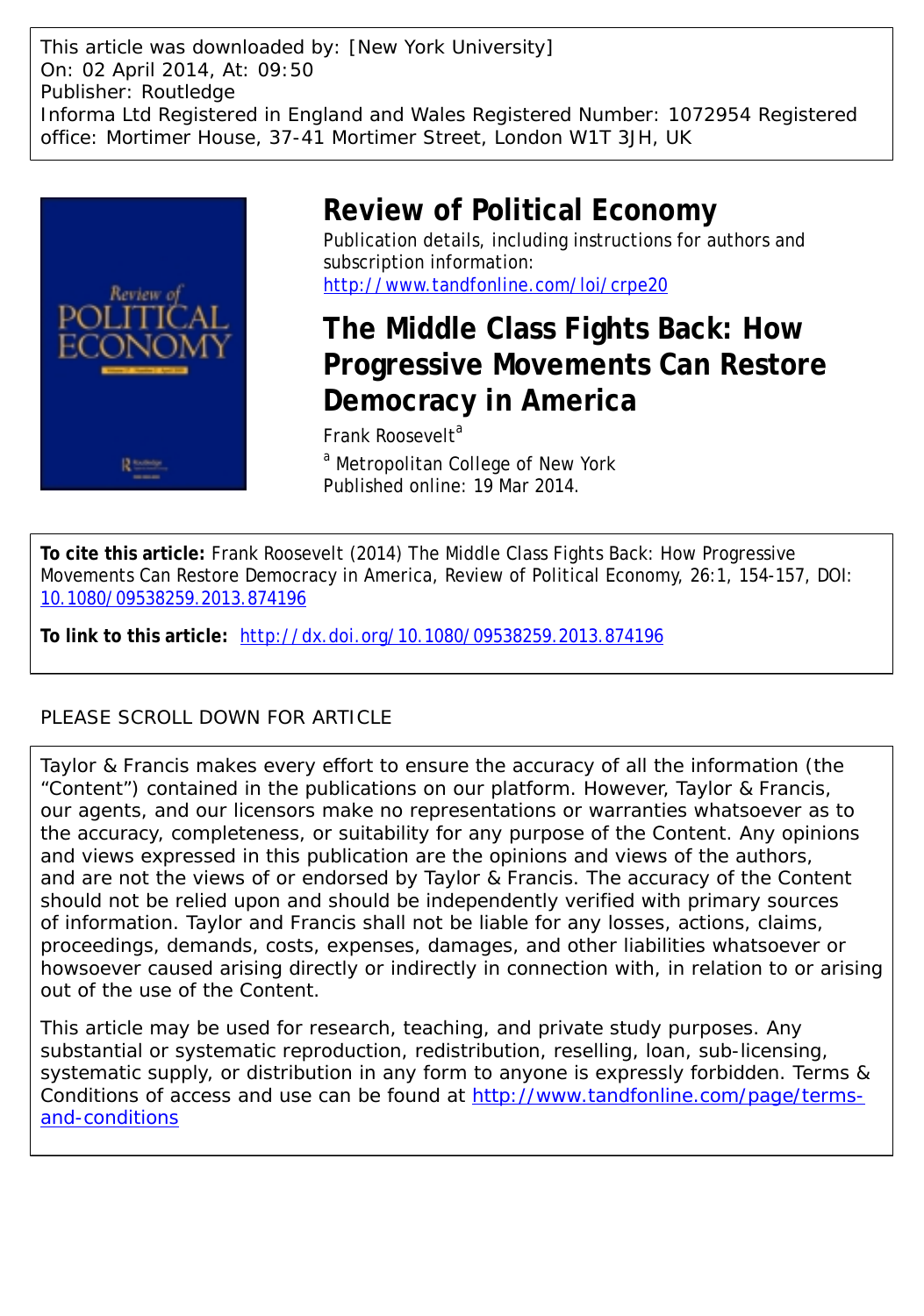#### References

- Fusari, A. & Reati, A. (2013) Endogenizing technical change: uncertainty, profits, entrepreneurship. A long-term view of sectoral dynamics, Structural Change and Economic Dynamics, 24, pp. 76–100.
- Harcourt, G.C. (2006) The Structure of Post-Keynesian Economics: The Core Contributions of the Pioneers (Cambridge: Cambridge University Press).
- Pasinetti, L.L. (1981) Structural Change and Economic Growth: A Theoretical Essay on the Dynamics of the Wealth of Nations (Cambridge: Cambridge University Press).
- Pasinetti, L.L. (2007) Keynes and the Cambridge Keynesians: A 'Revolution in Economics' to Be Accomplished (Cambridge: Cambridge University Press).
- Reati, A. (1998) A long-wave pattern for output and employment in Pasinetti's model of structural change, Economie Appliquée, 51(2), pp. 27-75.

Reati, A. (2011) Power relations and economic paradigms, or why the Post-Keynesian theory is not dominant, Review of Radical Political Economics, 43, pp. 361–373.

Walsh, V. (2003) Sen after Putnam, Review of Political Economy, 17, pp. 107–133.

### The Middle Class Fights Back: How Progressive Movements Can Restore Democracy in America

Brian D'Agostino

Santa Barbara, Praeger, 2012, 203 pp., \$48.00 hardcover, ISBN 978-1-4408- 0273-7

Brian D'Agostino's *The Middle Class Fights Back* is a strongly polemical but refreshingly hopeful book. Packed into its 167 pages is a thoroughgoing critique of American institutions as we know them and a reform agenda that is nothing short of revolutionary. The author's proposals are radical but not ideologically rigid. He frequently ends an argument with the words 'To be sure . . .' followed by a qualification of his point or a cogent summary of someone else's view. This practice is an indication of the general fair-mindedness of the author.

Although D'Agostino's book is not geared to an academic audience, it is extensively researched and carefully supported with frequent citations to relevant works. Indeed, one cannot help but marvel at the breadth of his knowledge of the literature relating to the many issues he addresses. The book is occasionally marred by questionable word choices (e.g., 'loot' and 'scam') unworthy of its otherwise sophisticated arguments, but it is nevertheless well organized and engagingly written, the prose flows nicely, and, most importantly, the exposition is persuasive.

D'Agostino takes his inspiration from the Occupy Wall Street movement and aims to show the way forward. Among his recommendations are 'demilitarization, worker ownership and control of enterprises, a green New Deal [to revive the economy], and an infusion of resources into neglected public schools' (p. xvi). The goal is 'a peaceful, sustainable, and just society' (p. xvi).

The first half of the book is subtitled 'How the Rich Rule.' In four chapters D'Agostino discusses 'The National Security State Scam,' the effects of capital flight on American living standards, the counterproductive results of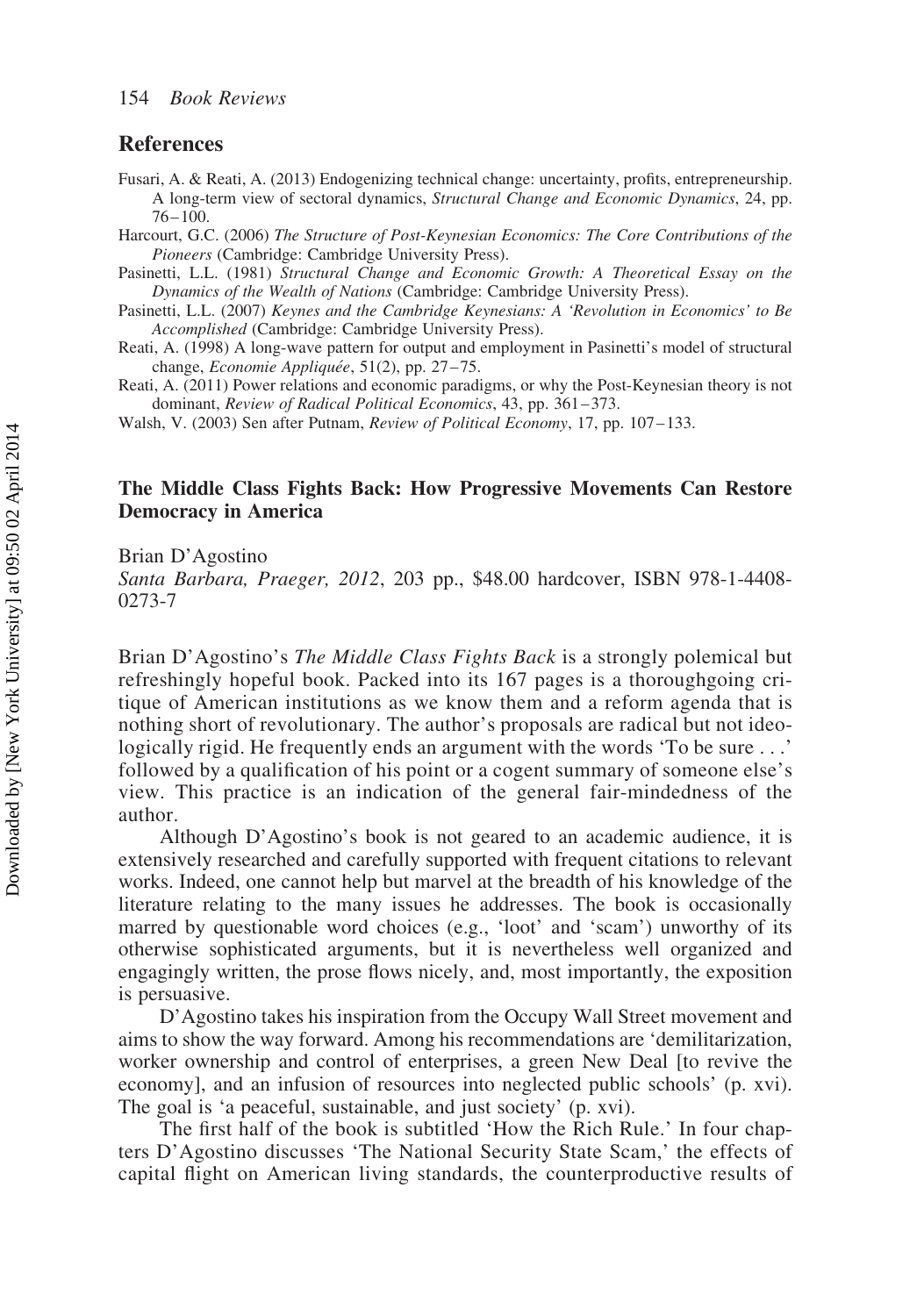the 'school reform' movement, and the misguided character of the conservative anti-government ideology. In the second half, D'Agostino sets forth 'A New Progressive Agenda' rooted in the idea that 'a government for the people can make the good life a reality for every American while simultaneously enhancing human security throughout the world' (p. 103). Carefully distinguishing 'human security' from 'national security,' D'Agostino defines the former as 'the condition in which ordinary people can meet their basic and higher needs' (p. 102). The appropriate function of government, he argues, should be to ensure human security, not to ensure 'the freedom of the rich and powerful to accumulate more wealth and power at the expense of others' (p. 102).

The book's sixth chapter, 'Markets without Capitalism,' will perhaps be the one of greatest interest to readers of this journal. This chapter opens with a definition of capitalism as an economic system with two key characteristics, the first being the centrality of the firm in both resource and product markets, and the second, direct or indirect control of the firm by outside owners who appropriate its surplus product. The second of these features is the more important one for D'Agostino: 'Virtually all the evils of capitalism stem from the direction of enterprises by or on behalf of people whose sole interest is in making money off other people's labor' (p. 130). Having defined capitalism and pinpointed the source of its moral defects, D'Agostino goes on to propose a two-pronged strategy for bringing about a 'transition to a postcapitalist, market-based economic system' (p. 130). One strategy involves setting up new producer cooperatives while the other entails the transformation of existing firms.

D'Agostino would first encourage the creation of thousands of new firms by groups of workers acting locally to form enterprises modeled on the successful Mondragon cooperatives—the pioneering producer cooperatives set up in the Basque region of Spain in the 1940s. Spreading out from the town of Mondragon, these cooperatives were supported from the start by a technical training school and a cooperative bank, and D'Agostino describes their structure and evolution in considerable detail. Having become a global colossus, today's Mondragon Cooperative Corporation has more than US\$20 billion in annual sales and employs approximately 100,000 worker-owners in 260 enterprises in 40 countries.

The second prong of D'Agostino's proposed strategy is designed to transform existing capitalist enterprises into worker-owned and worker-controlled firms. He suggests two possible ways of accomplishing this objective. One way would exempt worker-owned companies from paying corporate income taxes; the other would add public officials to the boards of firms.

Providing relief from having to pay corporate income taxes is seen by D'Agostino as the most effective way of inducing existing capitalist firms to transform themselves into worker-owned and worker-controlled enterprises. Tax relief would, for a start, place enterprises in a good position 'to compete in the global economy without resorting to low-wage labor' (p. 130). D'Agostino argues, plausibly but without evidence, that corporations choosing to empower their workers in this way would see gains in labor productivity; the position of the recalcitrant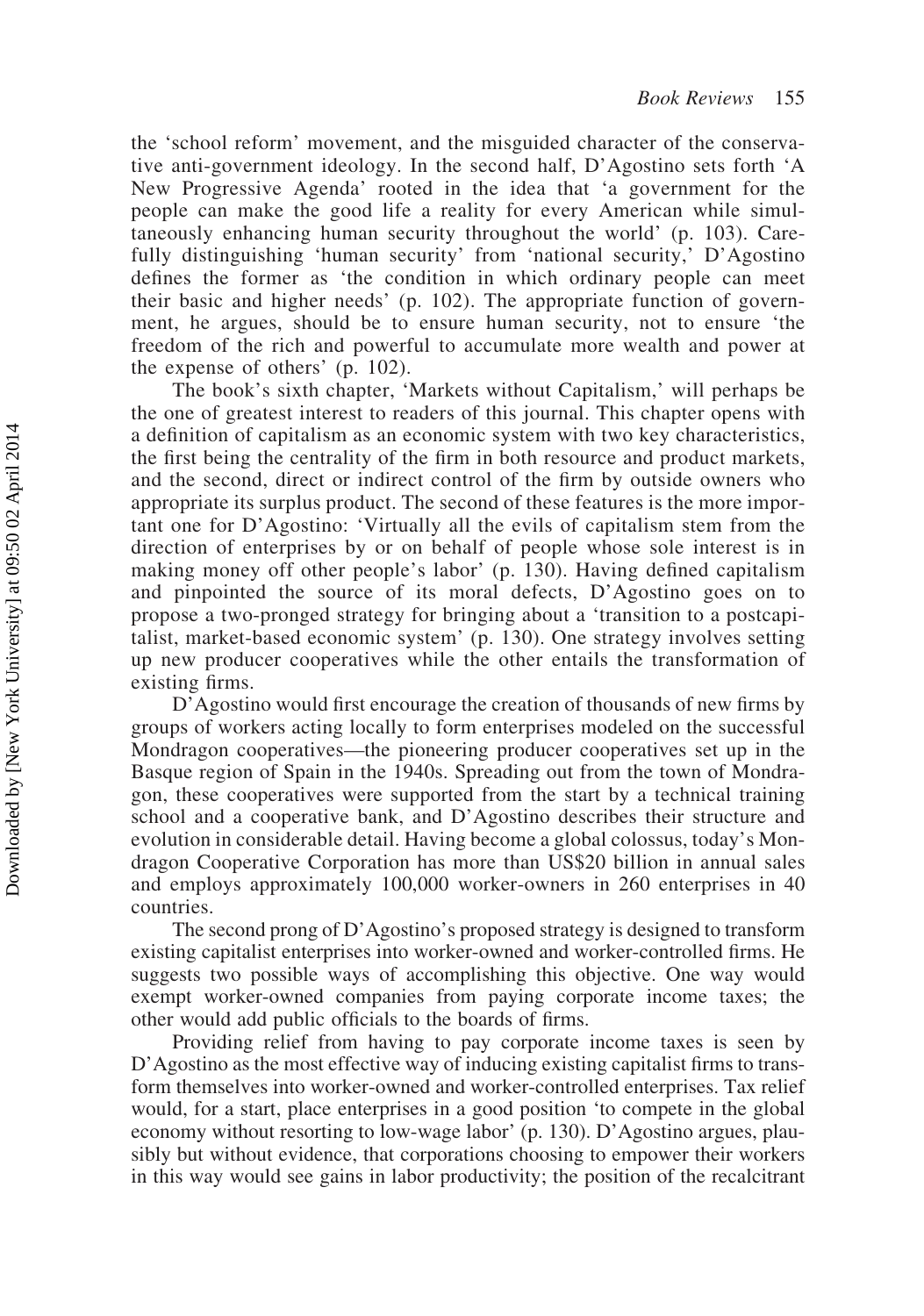companies 'would become increasingly untenable as firms adopting worker ownership and control began to outperform them in the marketplace' (p. 130). He is optimistic—perhaps unduly so—about the political prospects of his proposal: 'The worker equity part of this grand bargain would appeal to Democrats in Congress, while Republicans would like the tax elimination part, making bipartisan support feasible' (p. 130).

Whereas D'Agostino's tax relief proposal allows companies to opt out, his proposal to place public officials on the boards of capitalist firms is compulsory. In this approach he would have the Federal Reserve purchase roughly 10% of all corporate stock and thereby obtain the right to appoint a public representative to the board of each corporation. The trade-off for this change in corporate governance would be a streamlining of regulation. Regulations are currently onerous in D'Agostino's view because they set up adversarial relationships between private companies and the public agencies assigned to regulate them. However, to make clear the difference between his objection to regulations and that of the ideological anti-government conservatives, he notes that the purpose of his proposal to place 'a government representative on corporate boards is not to eliminate regulation but to advance the public interest in ways that existing regulatory regimes cannot' (p. 135).

The most passionate and well informed chapters in The Middle Class Fights Back are those devoted to educational reform (Chapters 3 and 7). They are based on the author's 11 years of experience as a high school teacher in the New York City public school system. His anger over the so-called 'reforms' enacted under the administration of Mayor Michael Bloomberg is palpable, but so is the idealism in his portrayal of how schools of the future should be run. His vision is built on 'collaborative school governance' with parents and students as well as principals and teachers given roles as stakeholders. He would also pair young instructors with master teachers, enabling the former to learn 'exemplary practices' from the latter. Conceding that such policies will be more expensive than current ones, D'Agostino nevertheless contends that 'this type of mentoring is the most reliable path to excellence in the long run' (p. 149). Much of what D'Agostino has to say about the crisis in public education will be familiar to people who have been paying attention in recent years to the struggles of big city school systems, but his description of what has been going on has a ring of truth to it that can only be achieved by a participant.

As powerful a book as D'Agostino's is, there are some noticeable weaknesses in his analysis. One problem has to do with his idea of the 'middle class,' a concept enshrined in the book's title and central to its argument. On the one hand, the definition of the middle class can change as society changes. For example, D'Agostino observes in the introduction to the book that the contemporary economic crisis and its concomitant wage stagnation have engendered 'a shift in the political identity of the middle class . . . from one that encompasses the rich to one that encompasses the poor' (p. xv). On the other hand, he seems to take a completely ahistorical view of his central concept, saying in his very first footnote that his middle class is similar to the ones that 'were at the core of the revolutions that established parliamentary democracy in England in the 17th century, achieved American independence in 1776, and that toppled the Old Regime in France in 1789'  $(p. xiii)$ .